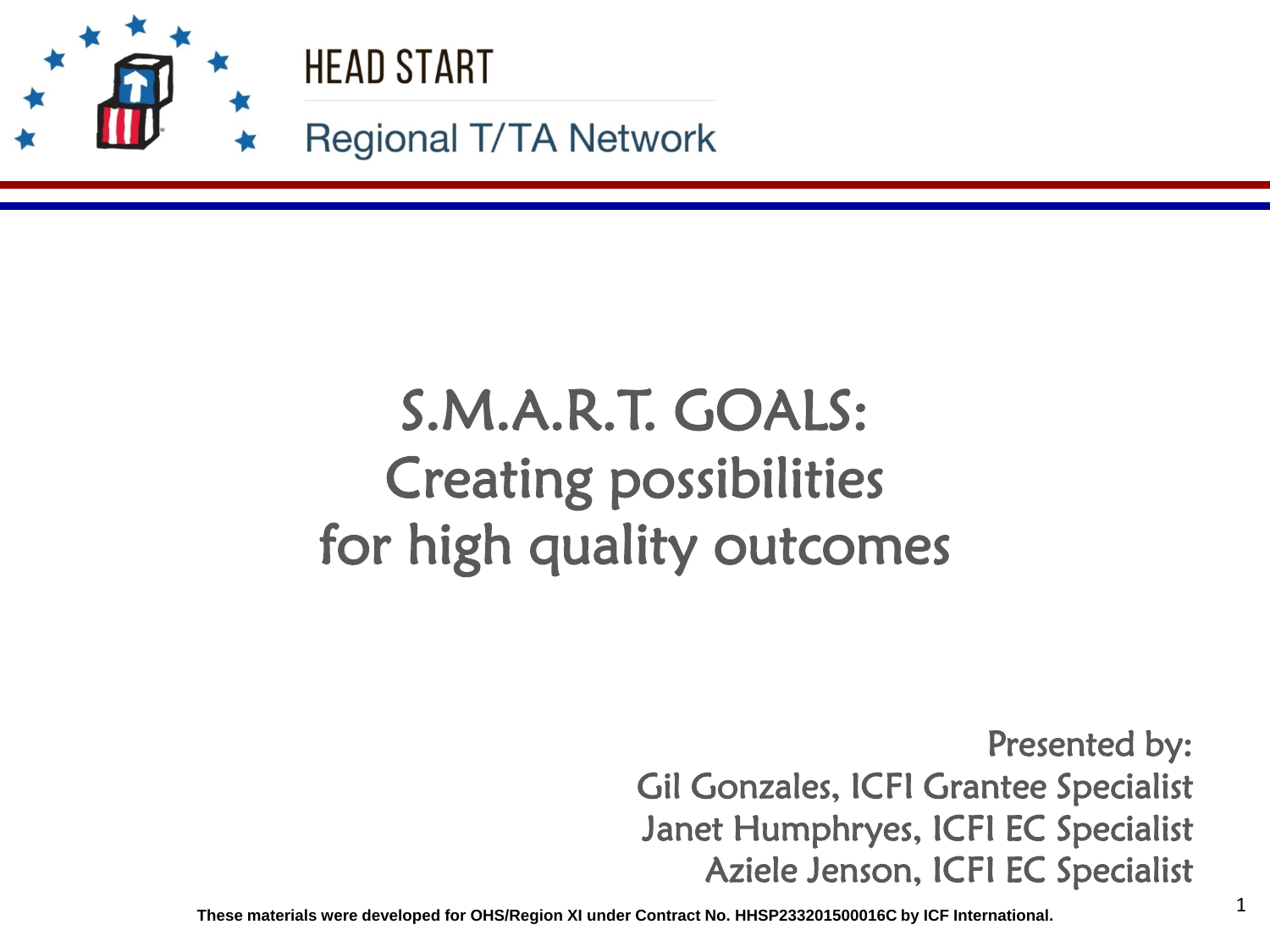

### **OBJECTIVE**

1. Learn how to construct S.M.A.R.T. goals and create some for your program.

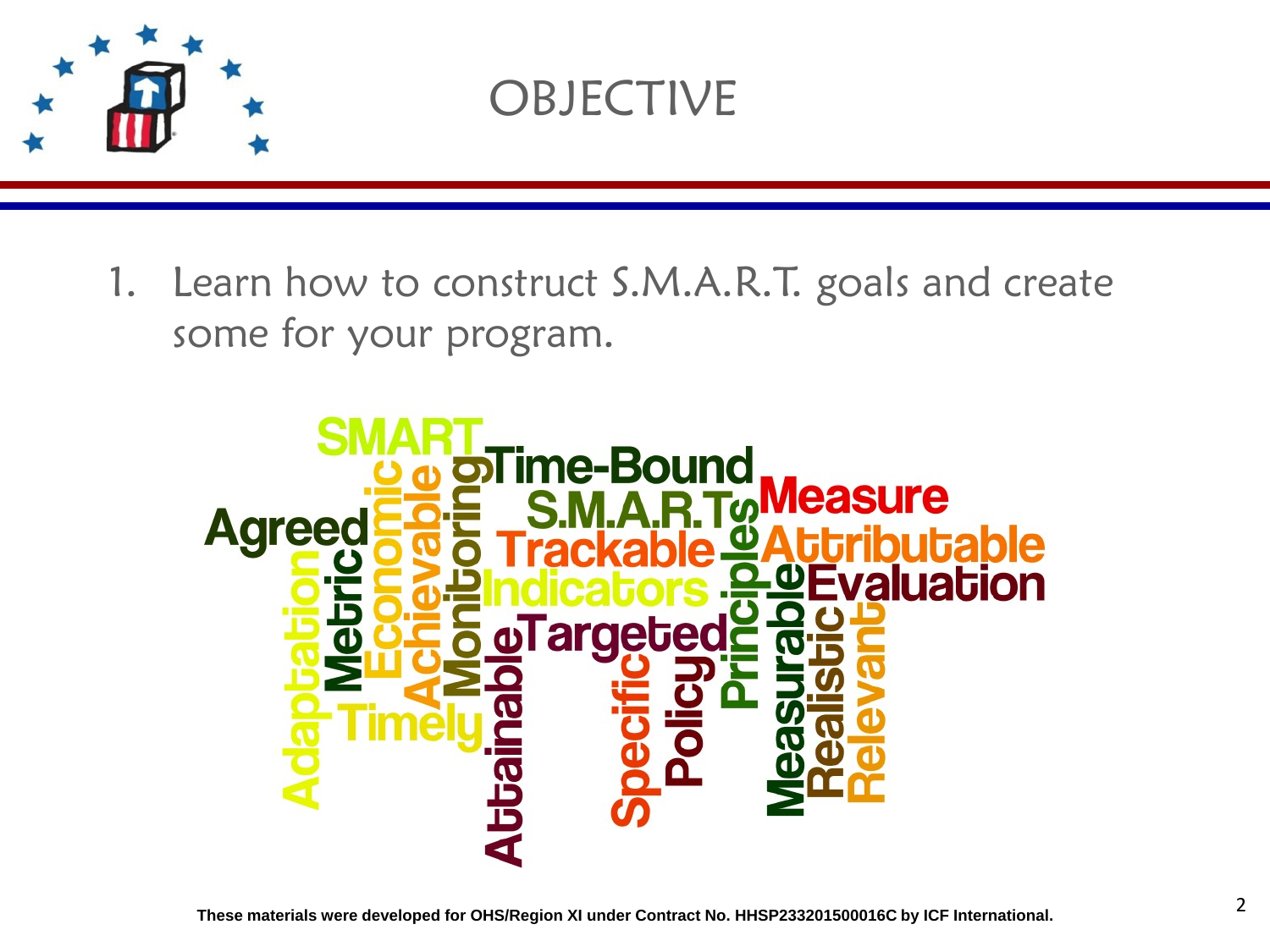

#### WHY IS THIS NEEDED?

Source: Planning in Head Start, Topic #4: Goals, Objectives, Outcomes, Progress and Action Plans. NCPMFO

- The 5 year grant application requires an outcomes-focused plan that shows how the services provided will have a cumulative impact on children, families, and the community.
- Continuation applications must show the program's progress toward its goals, objectives, and expected outcomes, so that by the fifth year, programs are able to share the difference they have made for children, families, and the community.
- These create the need for skills when planning:
	- 1. Ability to develop and write long-range goals and measurable objectives
	- 2. Ability to translate goals and objectives into an action plan that supports progress toward expected outcomes.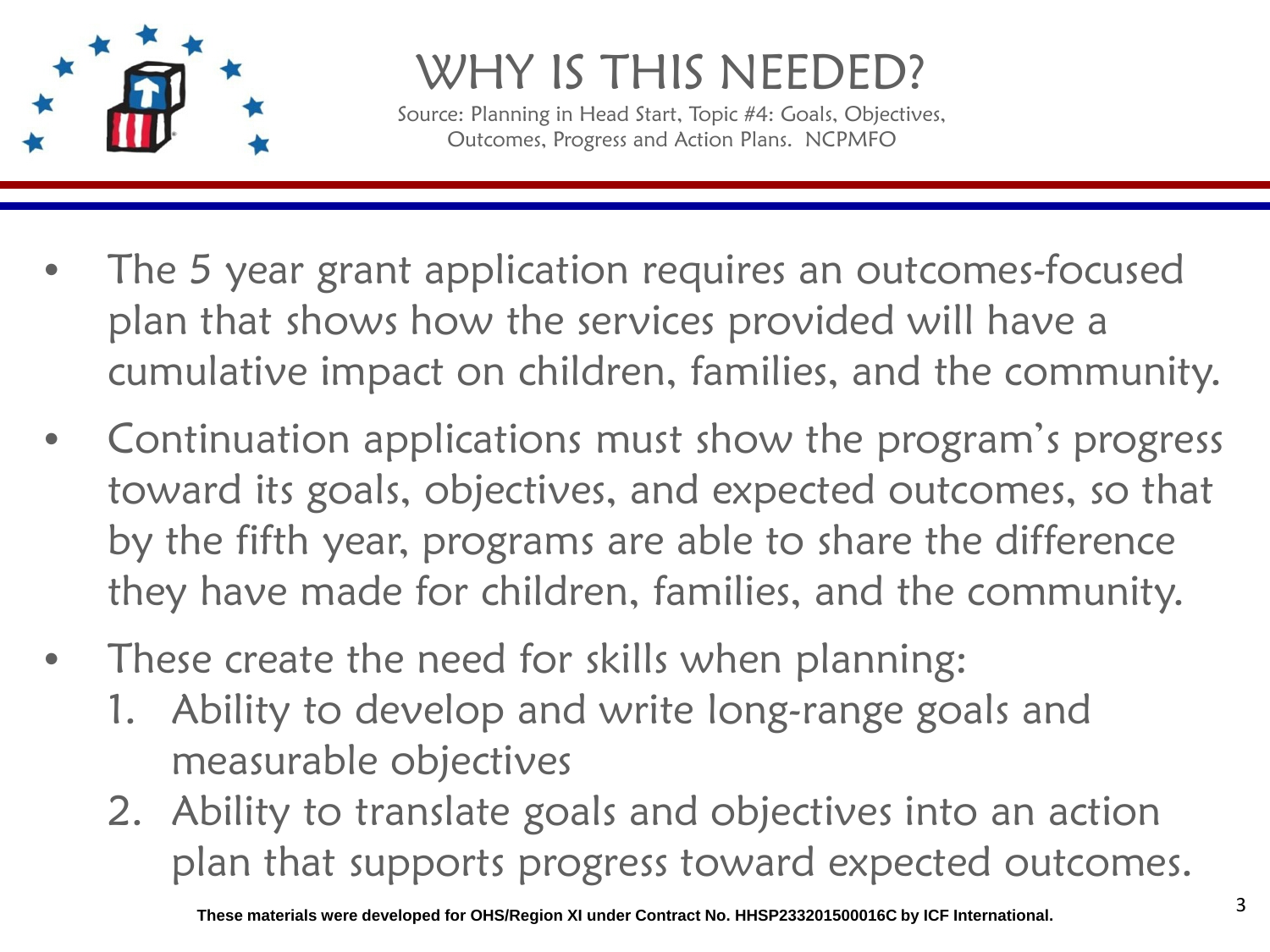

Specific and Strategic Measurable Attainable and Achievable  $\mathcal{A}_{\mathcal{C}}$ Results-oriented Time-bound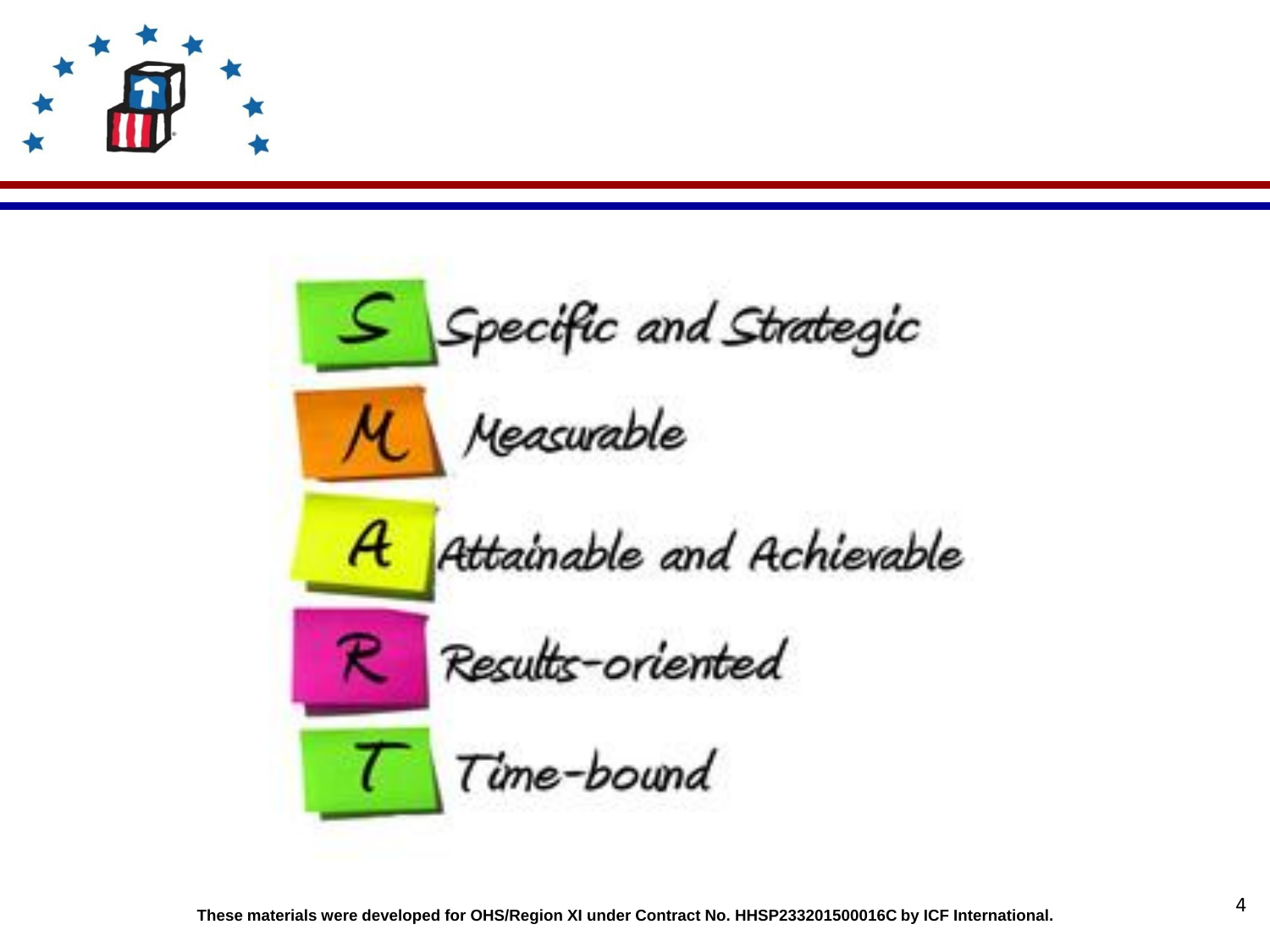





- What specifically is wanted or needing to be done?
- Use clear language to define the goal as much as possible:
	- WHO needs to be involved?
	- WHAT is needing to be accomplished?
	- WHEN will it be completed?
	- WHY is there a need to do this? (reasons, purpose)
	- WHICH requirements and/or limitations need to be considered?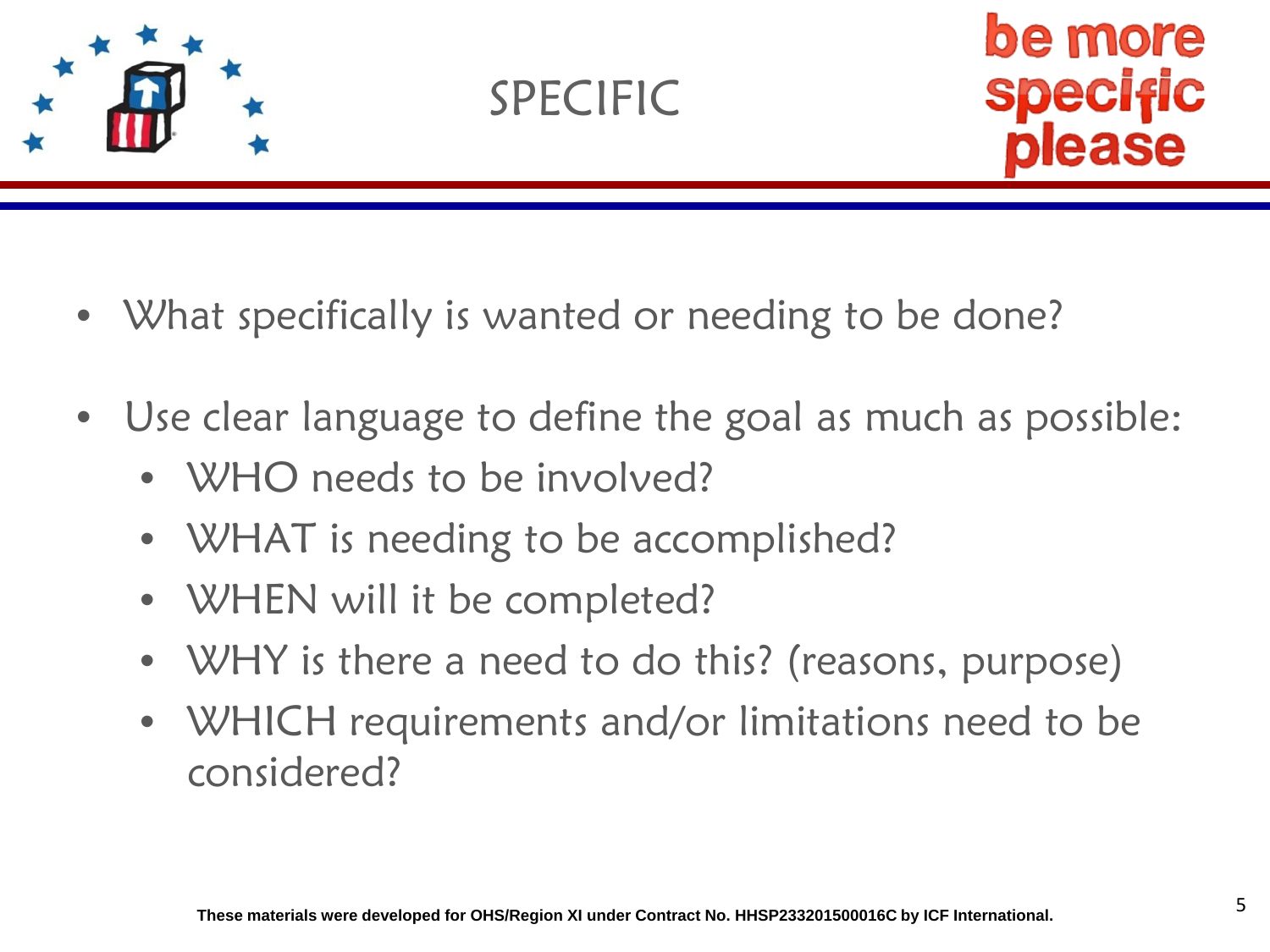

#### MEASURABLE

- How can progress be tracked?
- How can the outcome be measured?
- What does success look like?



• How will it be known when the goal has been reached?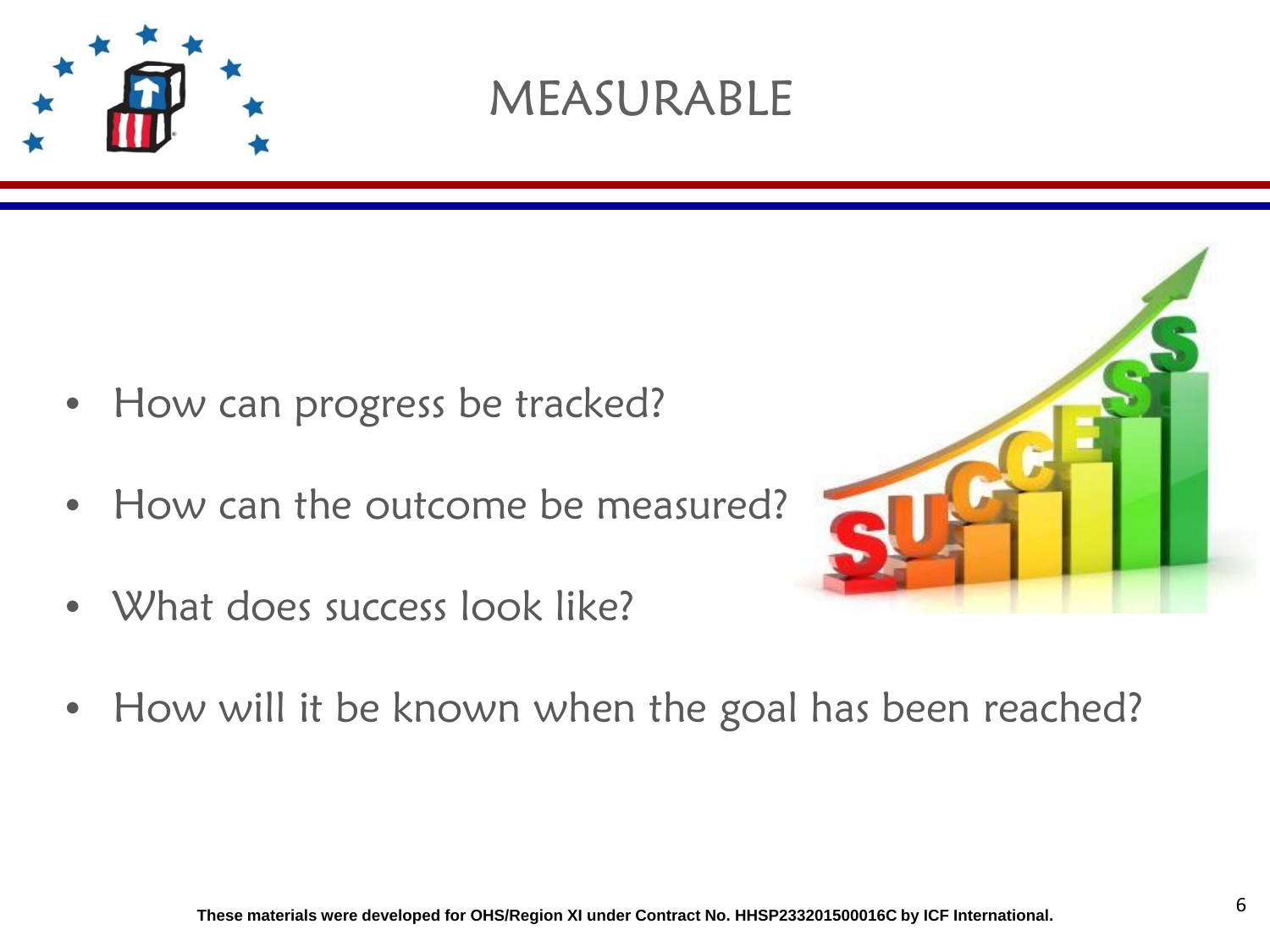

ACHIEVABLE/ATTAINABLE

• Is the goal reasonable enough to be accomplished, and if so, how?



- Does the goal meet the program's standards of performance?
- Is the goal in the program's power to accomplish?
- Is the goal in reasonable reach?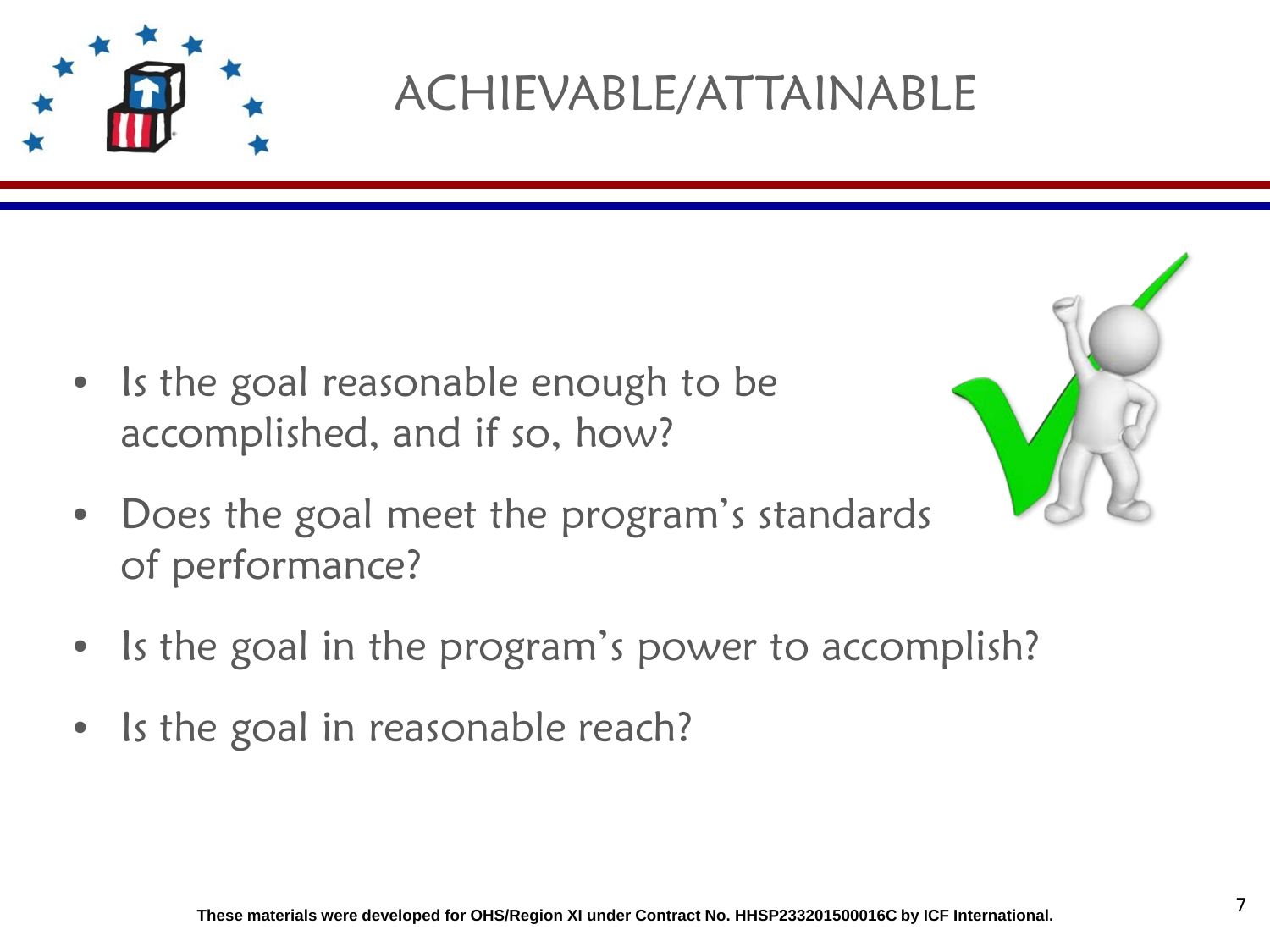

#### TIME-BOUND

- When exactly is the goal to be accomplished?
- Does the target date conflict with any other time-bound goals and/or program events?

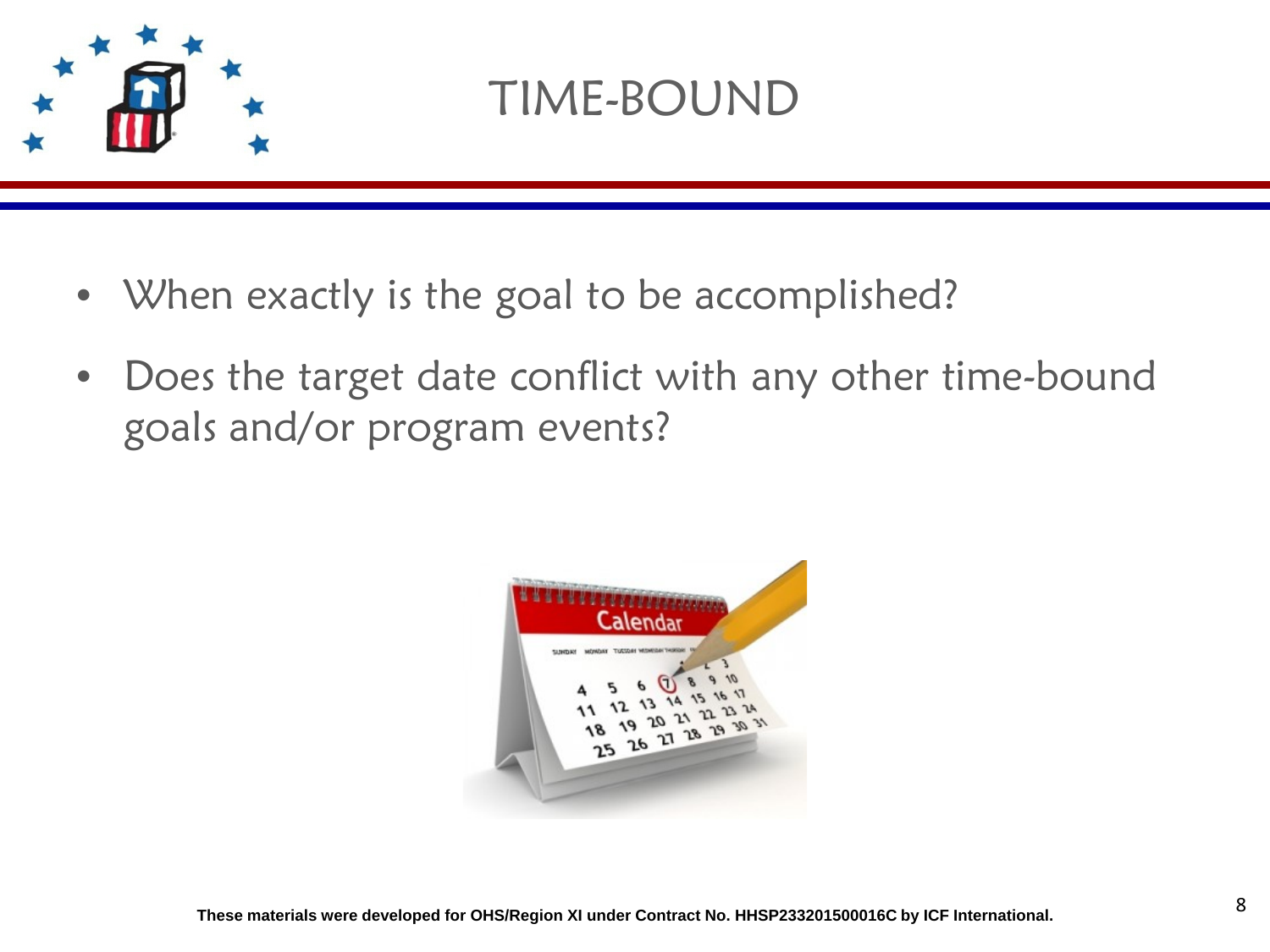

#### RESULTS-FOCUSED

- **M** RE
- Does the outcome of your goal have a result that is meaningful and worthwhile?
- Are those involved clear about how the goal can be achieved, what they have to do now to get there, and what it will look like when it is completed?
- Is the goal focused on action towards the result?
- Is there flexibility in shifting the approach to the goal in order to get to the result?
- Is the work staff are delivering and what they are doing leading to the achievement of the goal?
- Are the staff a part of the team and committed to this goal? <sub>9</sub><br>• Are these materials were developed for ohs/Region XI under contract No. HHSP233201500016C by ICF International.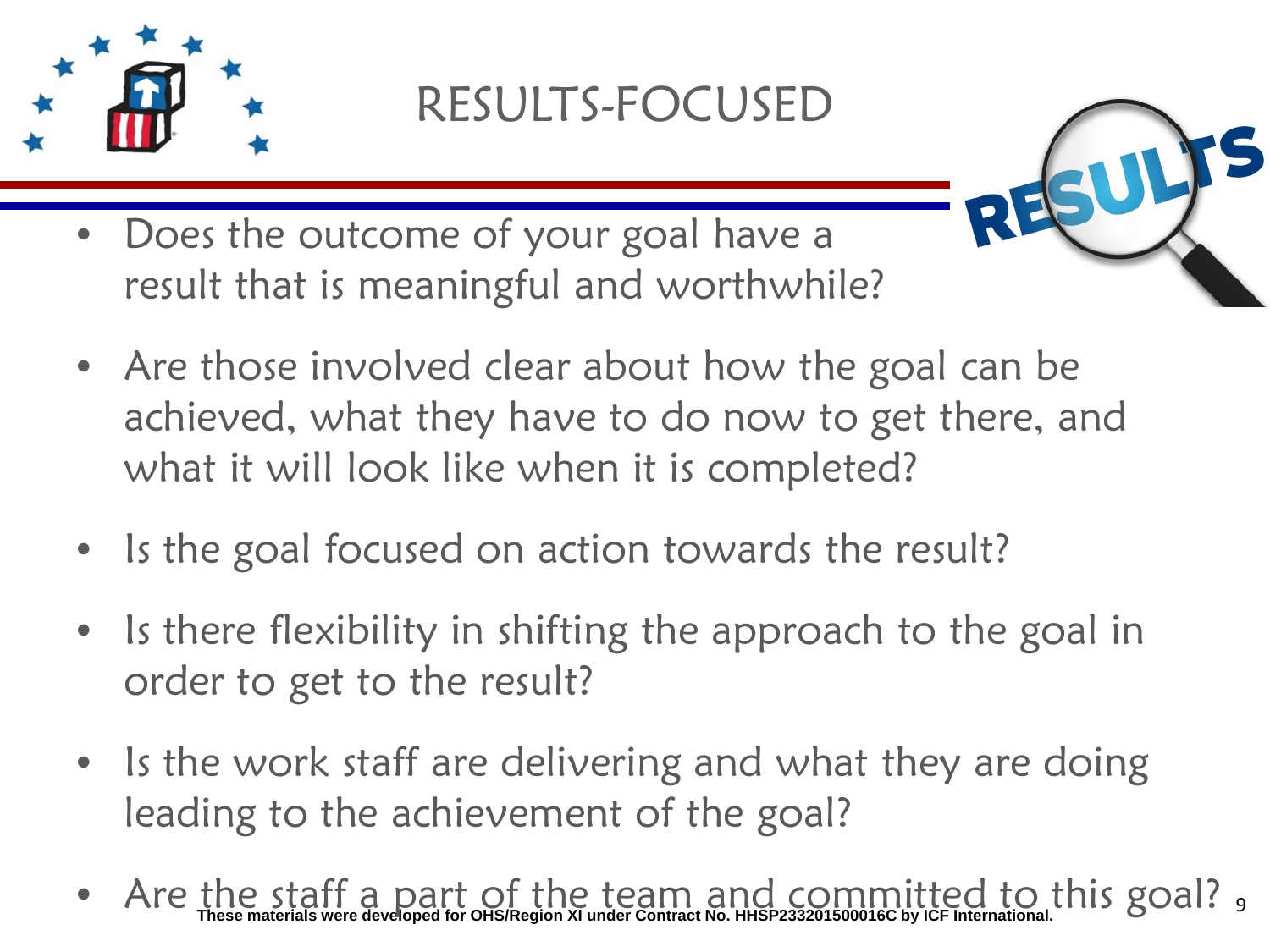

# MEASURABLE: Existing Tools

#### • Program:

- The Head Start Self-Assessment: Your Foundation for Building Program Excellence
- Five Steps to Community Assessment: A workbook for HS and EHS Programs
- Head Start A to Z: Ongoing Monitoring
- School Readiness:
	- TS GOLD
	- CLASS
	- ECERS-ITERS





- Parent, Family, Community Engagement:
	- Tracking Progress in Early Care and Education: Program, Staff, and Family Measurement Tools
	- Markers of Progress<br>These materials were developed for OHS/Region XI under Contract No. HHSP233201500016C by ICF International. 10



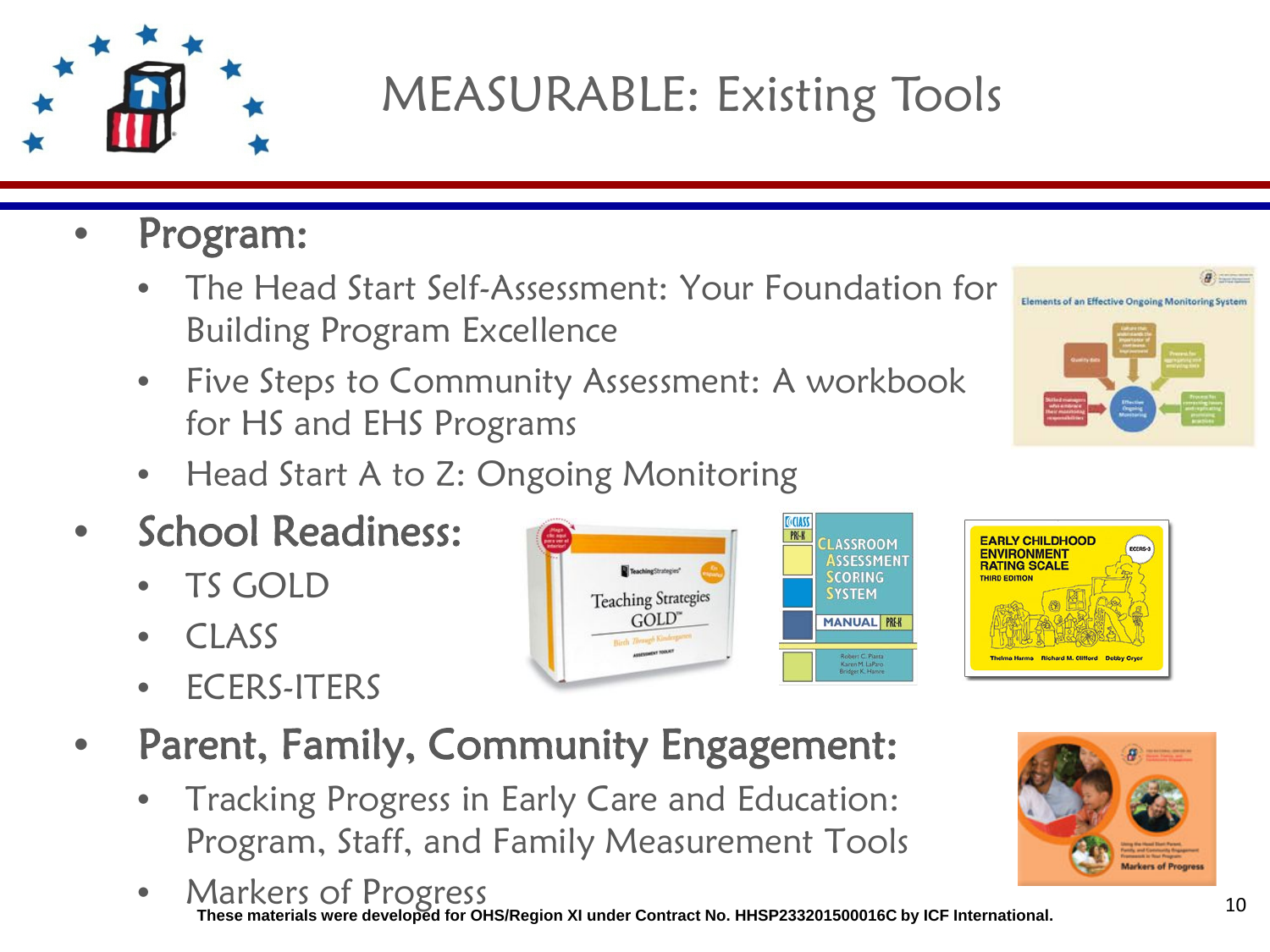

### EXAMPLE: PROGRAM GOAL

• Head Start management staff will recruit, train, and monitor program staffing to ensure the highest quality of program that presents a 'World Class' learning environment for children, parents and staff.

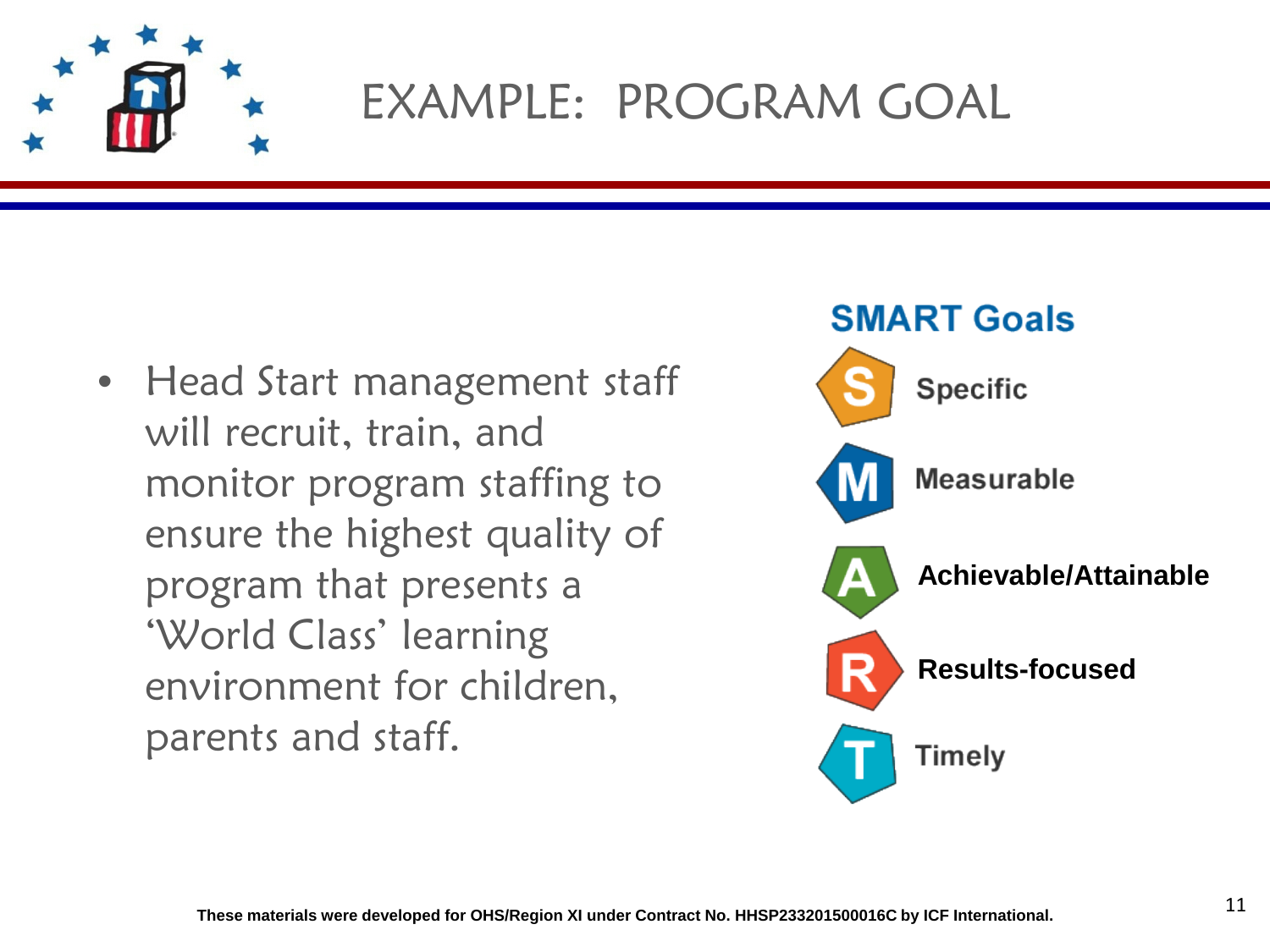

# EXAMPLE: SCHOOL READINESS GOAL

• Children will increase their knowledge of, and ability to engage in, healthy social relationships while interacting with peers, adults, family and community; they will develop and display an everexpanding sense of self confidence, ability to regulate their emotions, and pride in who they are as Native.

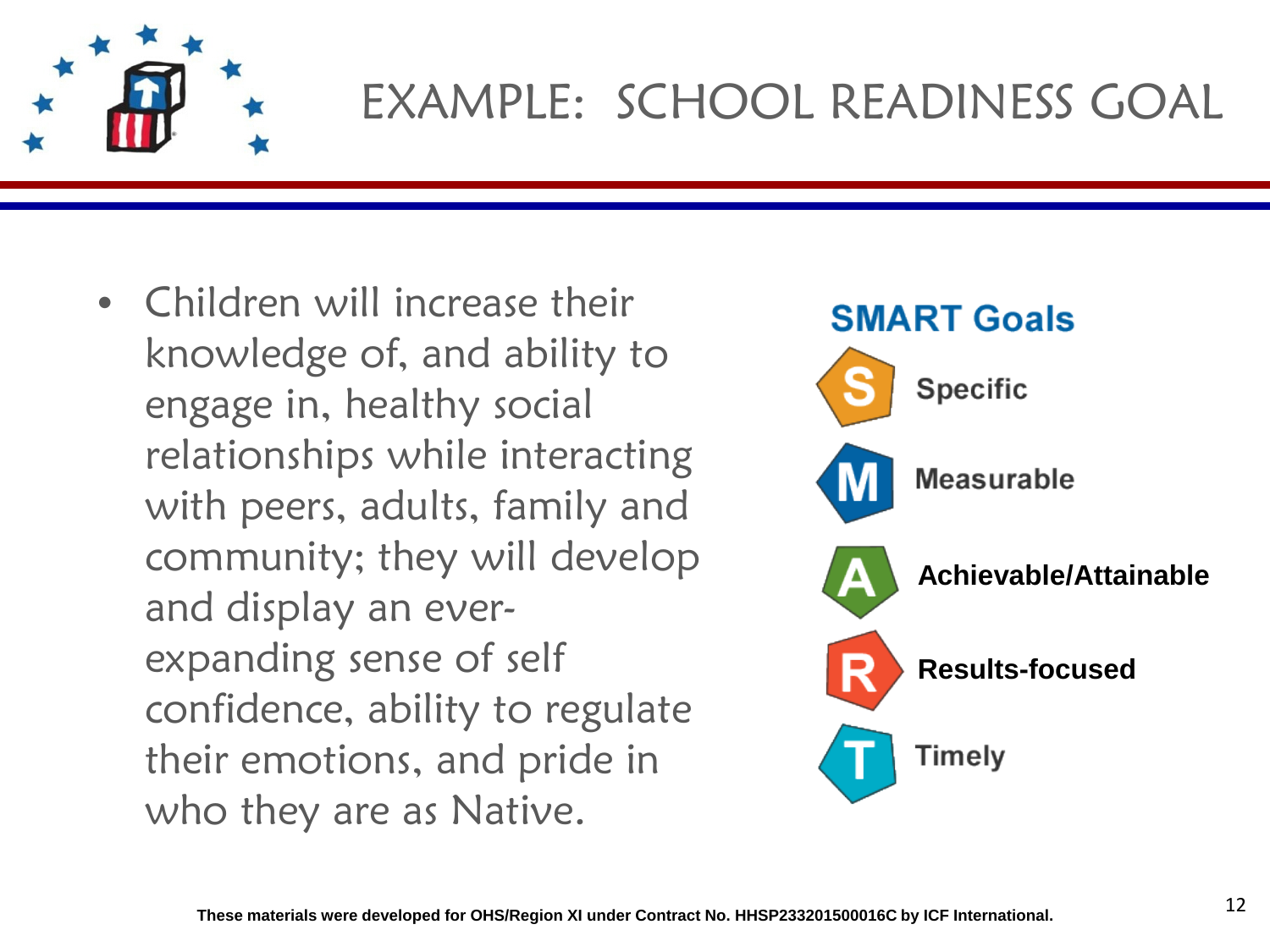

### EXAMPLE: PARENT GOAL

• Families and children will comprehend and use increasingly complex and varied vocabularies in their home language and English to strengthen cultural knowledge and communication skills in an effort to prepare for children's success in kindergarten and life beyond.

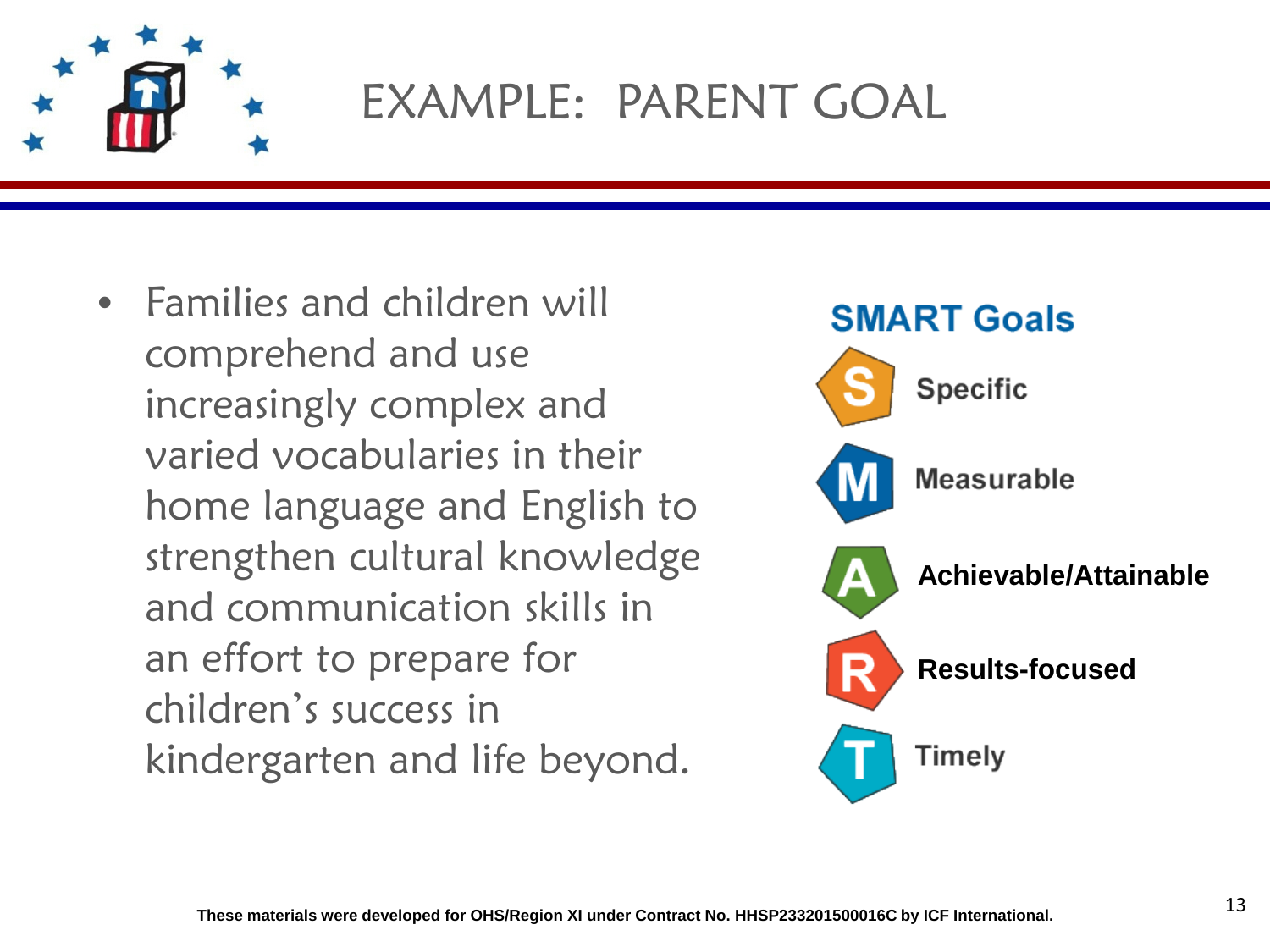

# OTHER GOAL POSSIBILITIES

- Financial
- Buildings
- Children's enhanced environments
- Full parent engagement
- • Community collaborations
- Transportation services
- Management Systems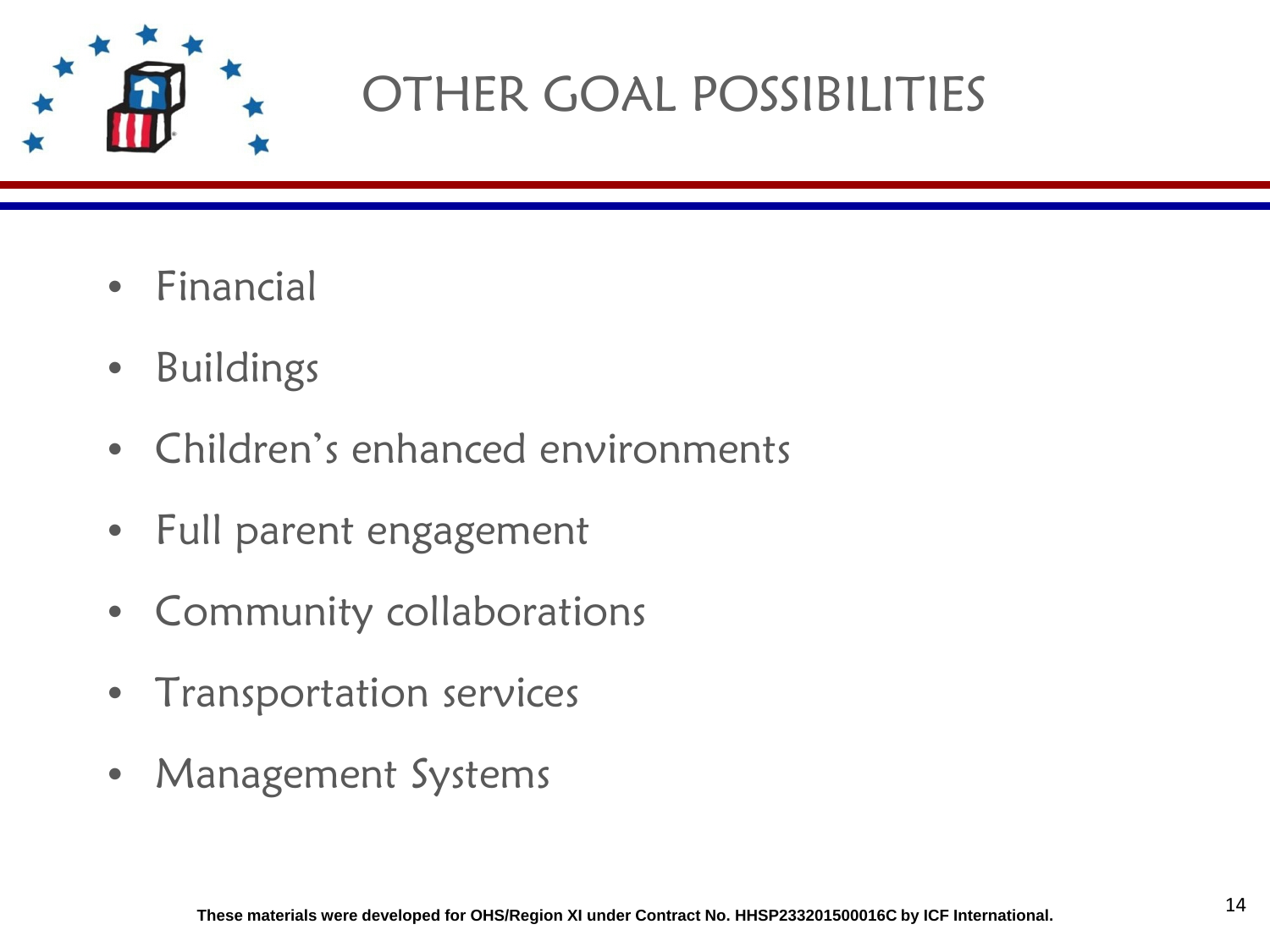

# HOW OFTEN DO YOU NEED TO LOOK AT GOALS?

- Frequently at first; wean to twice a year
- Schedule as needed to check in with responsible staff and evaluate how the goal is progressing and/or how the staff are contributing to this goal.
	- Professional Development Goals monthly?
	- Meal Reports monthly?

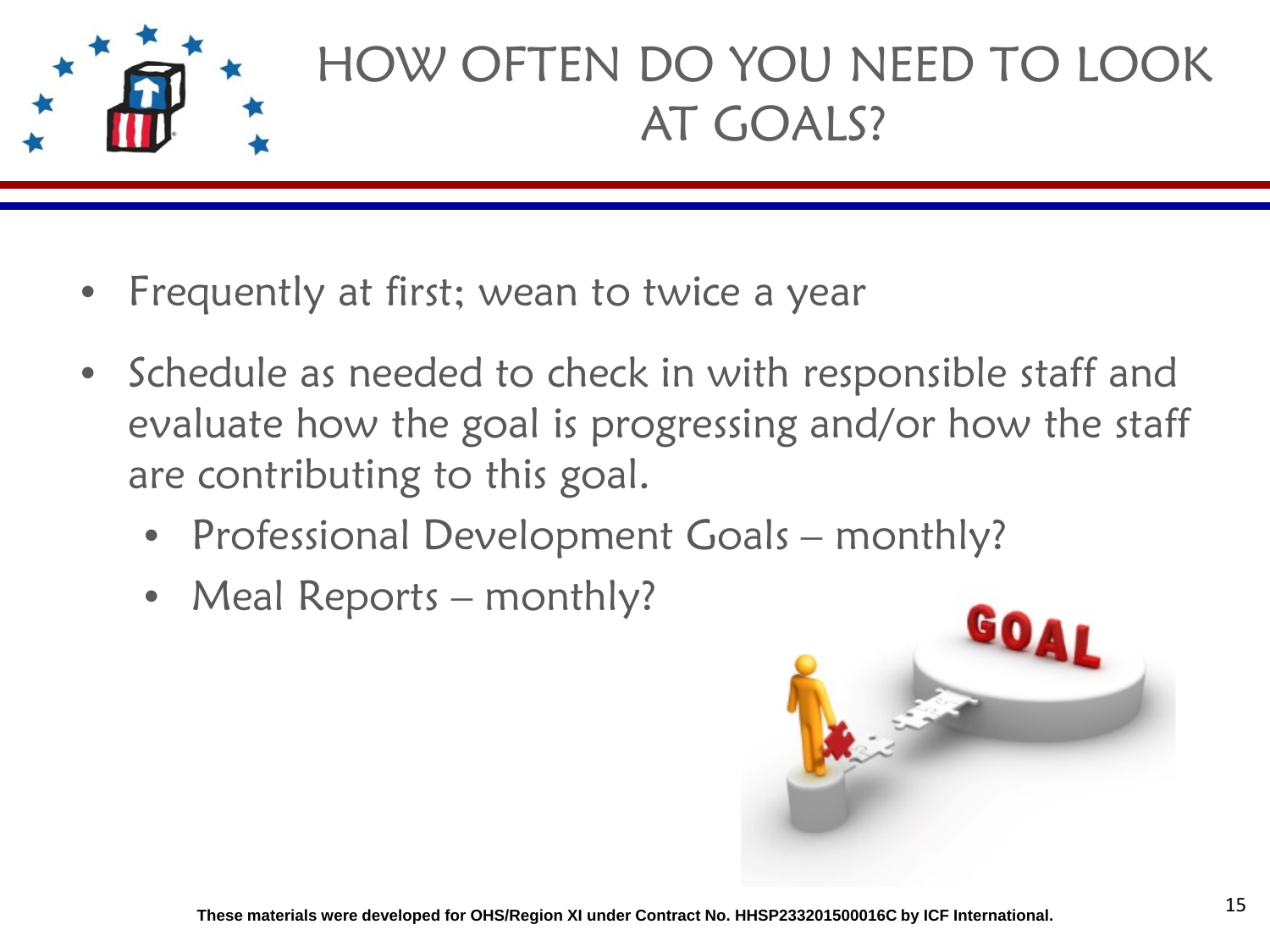

# PRACTICE WRITING GOALS

- Break into groups: Program, SR, PFCE depending on the goal you would like to practice writing.
- Write a goal related to your program or role.



• Gather in groups of 4 people and review each person's goal for being S.M.A.R.T.

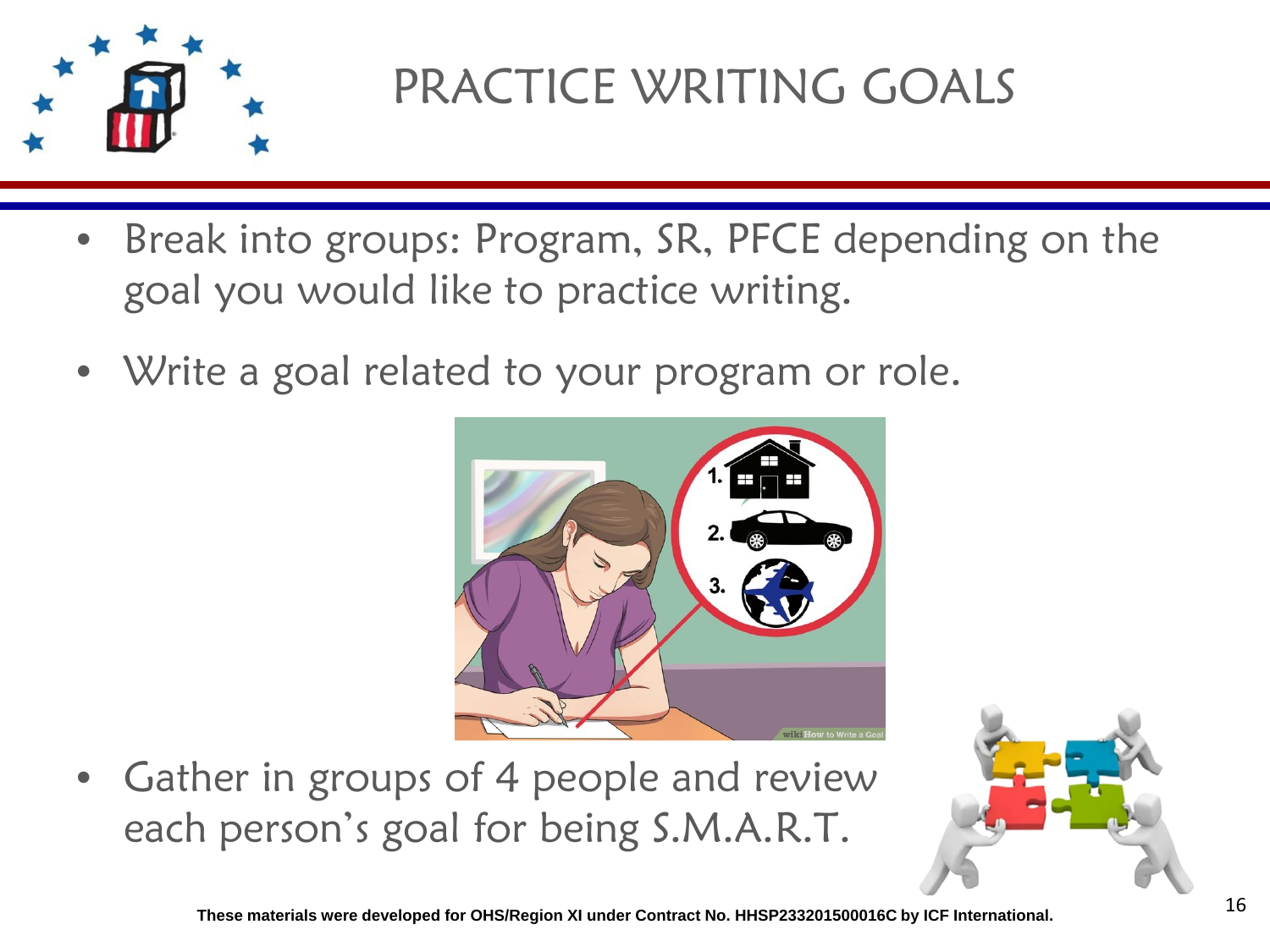

# OBJECTIVE: HOW DID WE DO?

1. Learn how to construct S.M.A.R. T. goals and create some for your program.

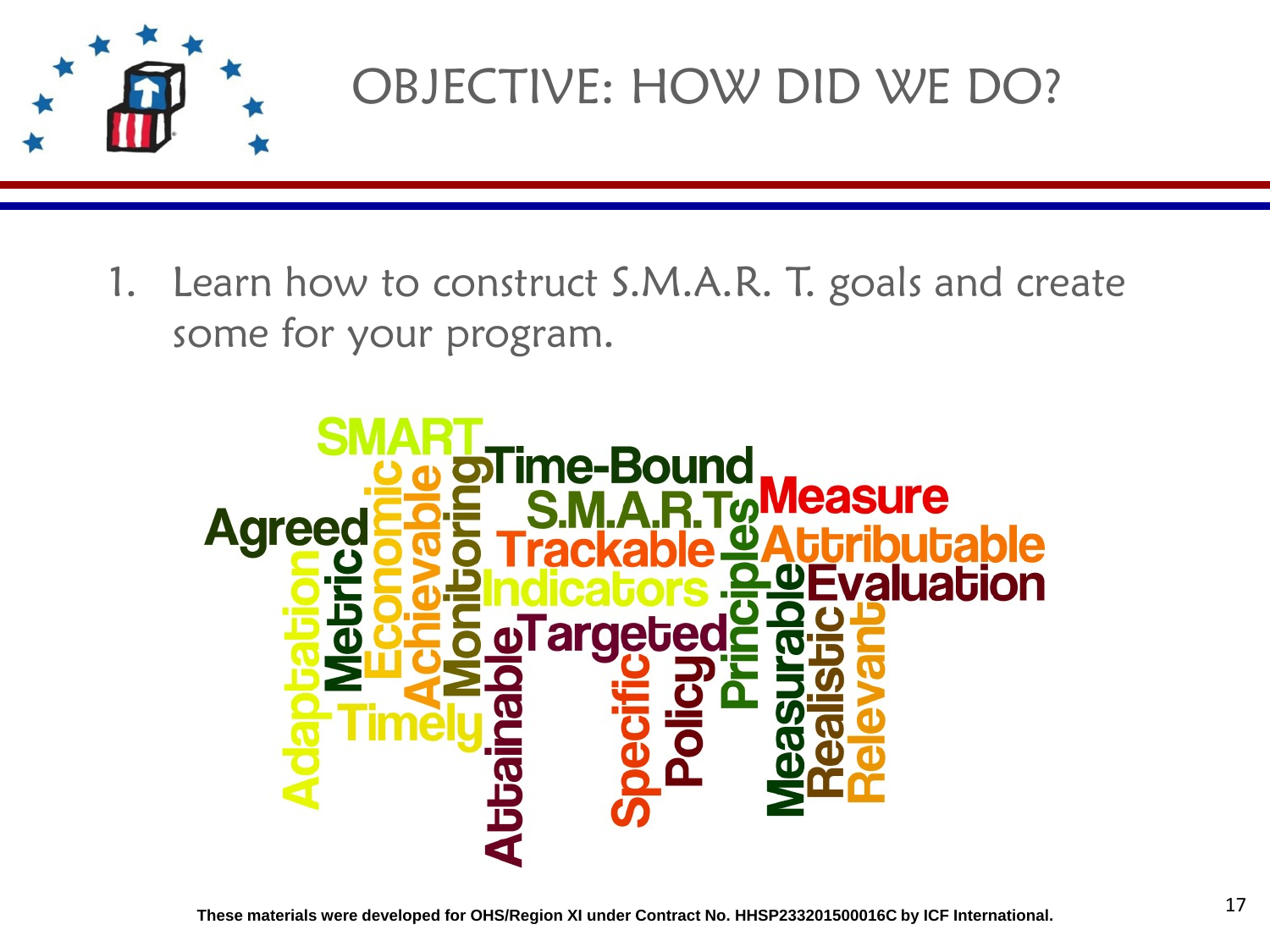

#### RESOURCES

- Planning in Head Start Topic #4: Goals, Objectives, Outcomes, Progress, and Action Plans—Program Examples [http://eclkc.ohs.acf.hhs.gov/hslc/tta](http://eclkc.ohs.acf.hhs.gov/hslc/tta-system/operations/docs/planning-topic-4.pdf)[system/operations/docs/planning-topic-4.pdf](http://eclkc.ohs.acf.hhs.gov/hslc/tta-system/operations/docs/planning-topic-4.pdf)
- Tracking Progress in Early Care and Education: Program, Staff, and Family Measurement Tools [http://eclkc.ohs.acf.hhs.gov/hslc/tta](http://eclkc.ohs.acf.hhs.gov/hslc/tta-system/family/docs/tracking-progress-early-care-education-long-version.pdf)[system/family/docs/tracking-progress-early-care](http://eclkc.ohs.acf.hhs.gov/hslc/tta-system/family/docs/tracking-progress-early-care-education-long-version.pdf)[education-long-version.pdf](http://eclkc.ohs.acf.hhs.gov/hslc/tta-system/family/docs/tracking-progress-early-care-education-long-version.pdf)